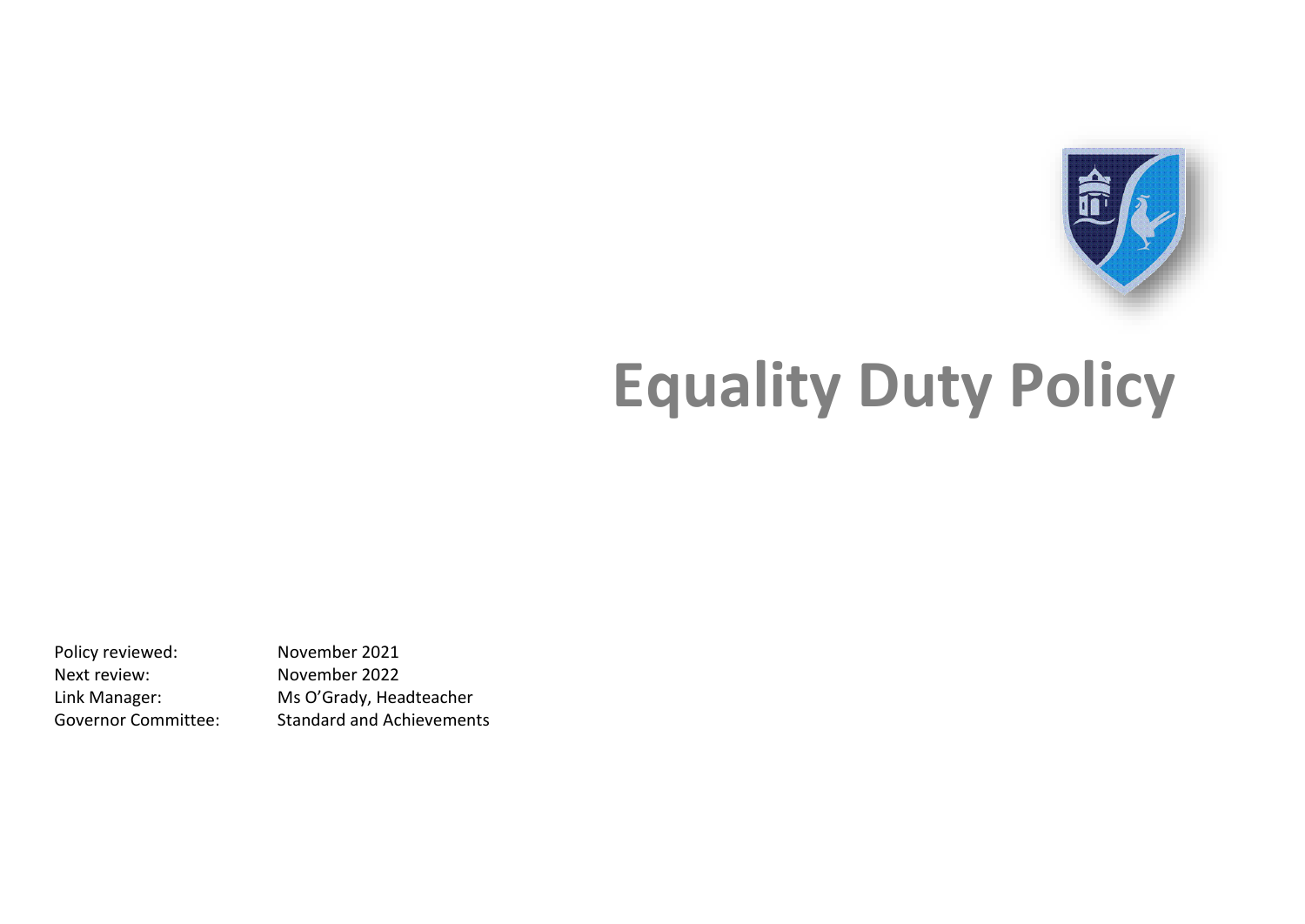The General Equality Duty requires public authorities to have due regard to the need to:

- Eliminate discrimination, harassment and victimisation and any other conduct that is prohibited by or under the Act
- Advance equality of opportunity between people who share a relevant protected characteristic and people who do not share it
- Foster good relations between people who share a relevant protected characteristic and those who do not share it

As a school we are also required to follow the specific duties. This means we need to:

- Define one or more equality objectives that support the aims of the general duty (by 6<sup>th</sup> April 2012 and at least every four years thereafter)
- Ensure the objectives are specific and measurable
- Publish the objectives so that they are accessible to the public.

Our main aim as a school is to drive up standards and this includes narrowing gaps between identified groups. We recognise our duty in setting specific, measurable equality objectives and have included the following four objectives in our school development plan.

#### **Equality Objectives for 2021-22**

- 1. To address the annual fluctuations in the attainment and achievement of **boys and girls, particularly girls in maths,** and so ensure greater consistency across a range of measures including Progress 8, Attainment 8 and the Ebacc measure and the percentage achieving a good pass in both English and Maths.
- 2. To close the **disadvantaged** gap across a range of measures, **especially for High Level Learners,** including Progress 8, Attainment 8 and the Ebacc measure and the percentage of those achieving a good pass in both English and Maths.
- 3. To improve results for **White British** students across a range of measures including Progress 8, Attainment 8 and the % achieving a good pass in both English and Maths.
- 4. Further support the increasing number of **SEN students** in order that they achieve in line with **non-SEN counterparts** across a range of measures including Progress 8, Attainment 8 and the % achieving a good pass in both English and Maths by identifying and evaluating specific needs and effective interventions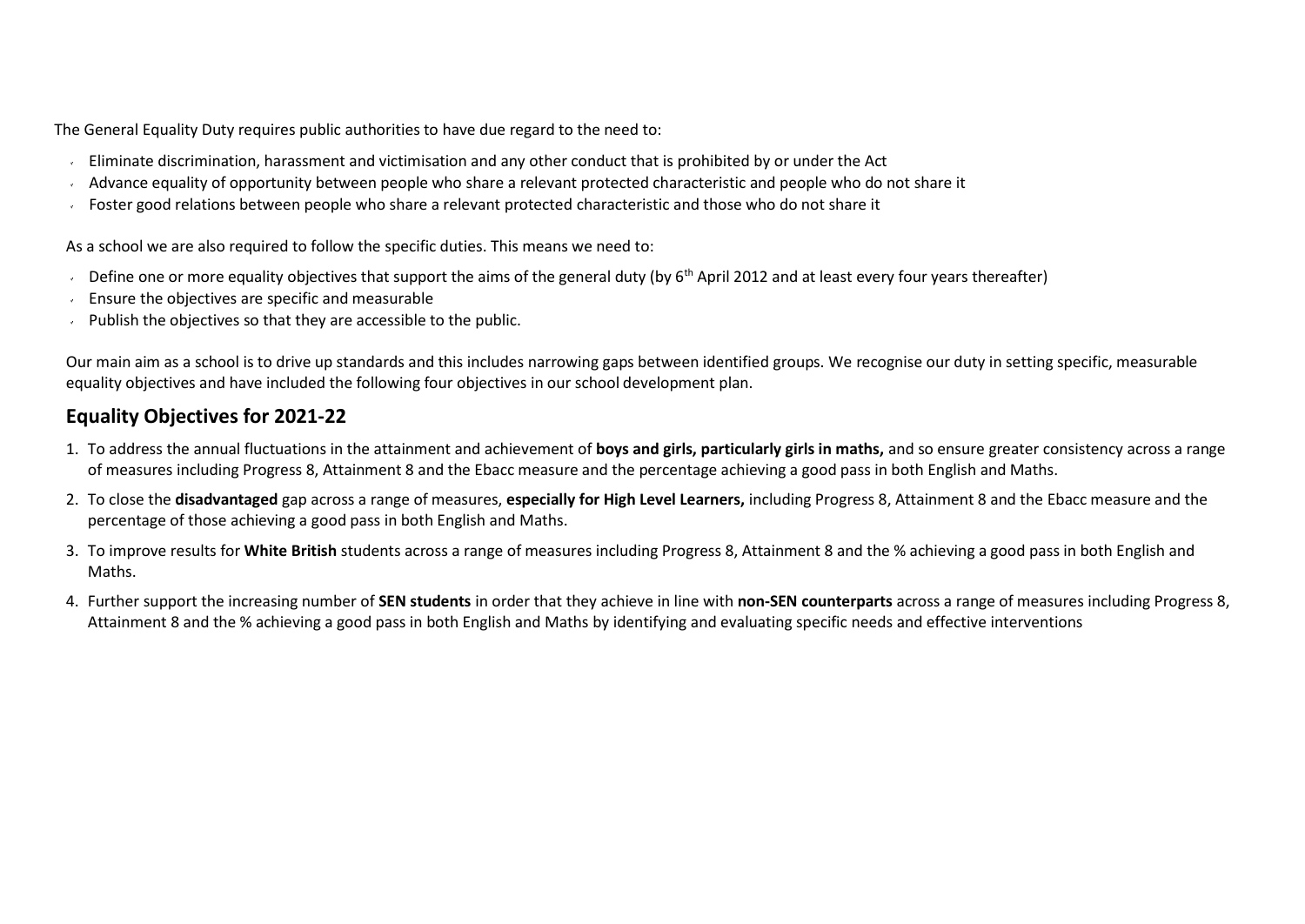# **Equality Objectives 2020-21: Review**

| Objective                                    | Impact            |         |         | <b>Comment</b> |                                                 |
|----------------------------------------------|-------------------|---------|---------|----------------|-------------------------------------------------|
| 1. To address the annual fluctuations in the | Progress 8:       |         |         |                | The overall Progress 8 gap between<br>$\bullet$ |
| attainment and achievement of boys and       | Year              | Boys    | Girls   | Gap (Boys-     | boys and girls is more than half a              |
| girls, particularly girls in maths, and so   |                   |         |         | Girls)         | grade.                                          |
| ensure greater consistency across a range of | 2021              | 0.09    | 0.72    | $-0.63$        | The Progress 8 gap in Maths was<br>$\bullet$    |
| measures including Progress 8, Attainment    | 2020              | 0.26    | 0.25    | 0.01           | widening but narrowed significantly in          |
| 8 and the Ebacc measure and the %            | 2019              | $-0.06$ | 0.03    | $-0.09$        | 2021.                                           |
| achieving a good pass in both English and    | 2018              | 0.23    | 0.33    | $-0.10$        |                                                 |
| Maths.                                       |                   |         |         |                |                                                 |
|                                              | Progress 8 Maths: |         |         |                |                                                 |
|                                              | Year              | Boys    | Girls   | Gap (Boys-     |                                                 |
|                                              |                   |         |         | Girls)         |                                                 |
|                                              | 2021              | 0.18    | 0.15    | 0.03           |                                                 |
|                                              | 2020              | 0.36    | $-0.24$ | 0.60           |                                                 |
|                                              | 2019              | 0.08    | $-0.45$ | 0.53           |                                                 |
|                                              | 2018              | 0.39    | $-0.09$ | 0.48           |                                                 |
|                                              |                   |         |         |                |                                                 |
|                                              |                   |         |         |                |                                                 |
|                                              |                   |         |         |                |                                                 |
|                                              |                   |         |         |                |                                                 |
|                                              |                   |         |         |                |                                                 |
|                                              |                   |         |         |                |                                                 |
|                                              |                   |         |         |                |                                                 |
|                                              |                   |         |         |                |                                                 |
|                                              |                   |         |         |                |                                                 |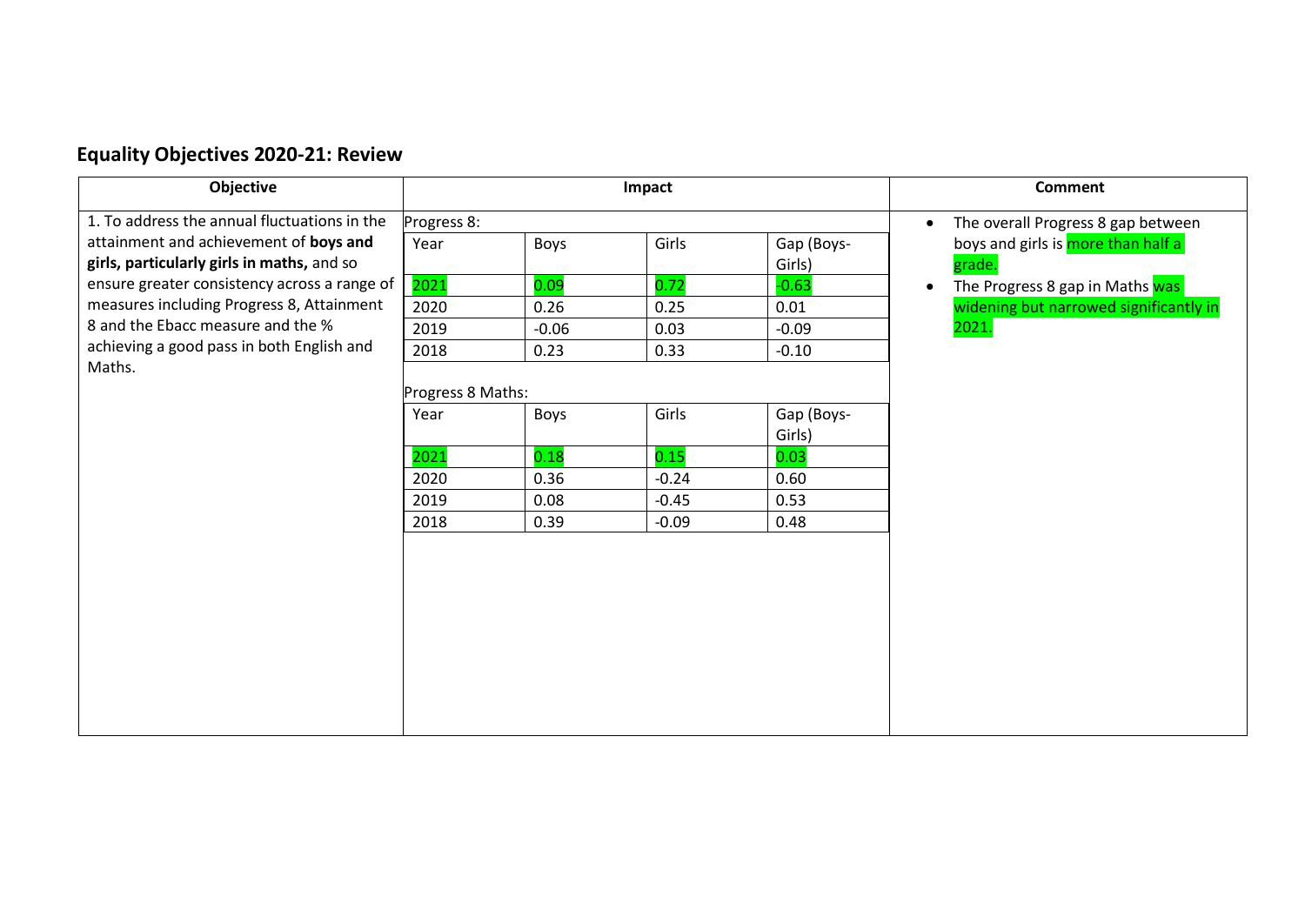2. To close the **disad vantaged**  gap across a range of measures, **especially for High Level**  Learners, including Progress 8, Attainment 8 and the Ebacc measure and the % of those ac hieving a good pass in both English and Maths.

| Year        | PP            | Other      | Gap (PP-Other) | There is:<br>disadvan                         |
|-------------|---------------|------------|----------------|-----------------------------------------------|
| 2021        | $-0.04$       | 0.60       | $-0.64$        | widen w                                       |
| 2020        | $-0.26$       | 0.60       | $-0.86$        | out-perf                                      |
| 2019        | $-0.43$       | 0.17       | $-0.60$        | more tha                                      |
| 2018        | 0.10          | 0.44       | $-0.34$        |                                               |
| Progress 8: |               |            |                |                                               |
| Year        | <b>HLL PP</b> | <b>HLL</b> | Gap (HLL PP-   |                                               |
|             |               |            | HLL)           | The prog<br>SHS. Alth<br>other HL<br>almost a |
| 2021        | $-0.21$       | 0.09       | $-0.30$        |                                               |
| 2020        | $-0.36$       | 0.08       | $-0.44$        |                                               |
| 2019        | $-0.87$       | $-0.74$    | $-0.13$        |                                               |

further work needed to close the ntaged gap as this has continued to ith non-disadvantaged pupils now forming disadvantaged pupils by an half a grade in terms of progress.

gress of HLL is also a priority for hough we can see that HLL PP to LL has a narrower gap- it is still third of a grade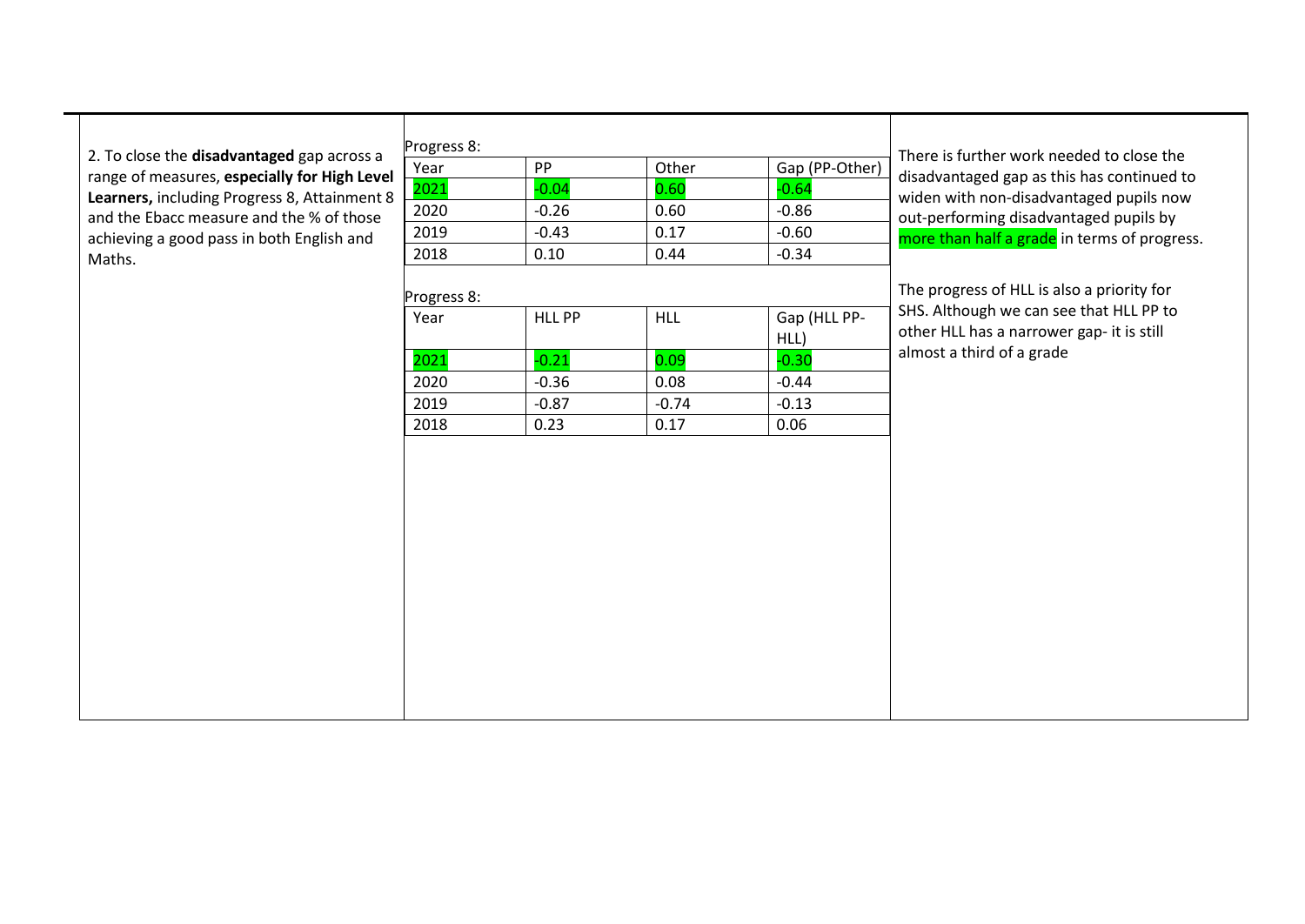| 3. To improve results for White British               | Progress 8: |                      |         |                 | The Progress 8 gap been White British            |
|-------------------------------------------------------|-------------|----------------------|---------|-----------------|--------------------------------------------------|
| students across a range of measures                   | Year        | <b>White British</b> | Other   | Gap (White      | and other pupils narrowed between 2019           |
| including Progress 8, Attainment 8 and the            |             |                      |         | British-Other)  | and 2021 but remains more than half a            |
| % achieving a good pass in both English and<br>Maths. | 2021        | 0.27                 | 0.83    | $-0.56$         | grade.                                           |
|                                                       | 2020        | $-0.004$             | 1.14    | $-1.144$        |                                                  |
|                                                       | 2019        | $-0.40$              | 1.36    | $-1.76$         |                                                  |
|                                                       | 2018        | 0.14                 | 0.78    | $-0.64$         |                                                  |
|                                                       |             |                      |         |                 |                                                  |
| 4. Further support the increasing number of           | Year        | <b>SEN E</b>         | All     | Gap (SEN E-All) | The Progress 8 gap been SEN E and All pupils     |
| SEN students in order that they achieve in            | 2021        | 0.22                 | 0.41    | $-0.19$         | narrowed between 2019 and 2021 (but was          |
| line with non-SEN counterparts across a               | 2020        | $-0.80$              | 0.26    | $-1.06$         | more than one grade in 2020).                    |
| range of measures including Progress 8,               | 2019        | $-2.90$              | $-0.06$ | $-2.84$         |                                                  |
| Attainment 8 and the % achieving a good               | 2018        | 0.14                 | 0.28    | $-0.14$         | The Progress 8 gap been SEN K and All pupils has |
| pass in both English and Maths by                     |             |                      |         |                 | narrowed over the last three years. However,     |
| identifying and evaluating specific needs             | Year        | <b>SENK</b>          | All     | Gap (SEN K-All) | SEN progress across the board remains a priority |
| and effective interventions                           | 2021        | 0.47                 | 0.41    | 0.06            | for school.                                      |
|                                                       | 2020        | 0.19                 | 0.26    | $-0.07$         |                                                  |
|                                                       | 2019        | $-0.24$              | $-0.06$ | $-0.18$         |                                                  |
|                                                       | 2018        | $-0.19$              | 0.28    | $-0.47$         |                                                  |
|                                                       |             |                      |         |                 |                                                  |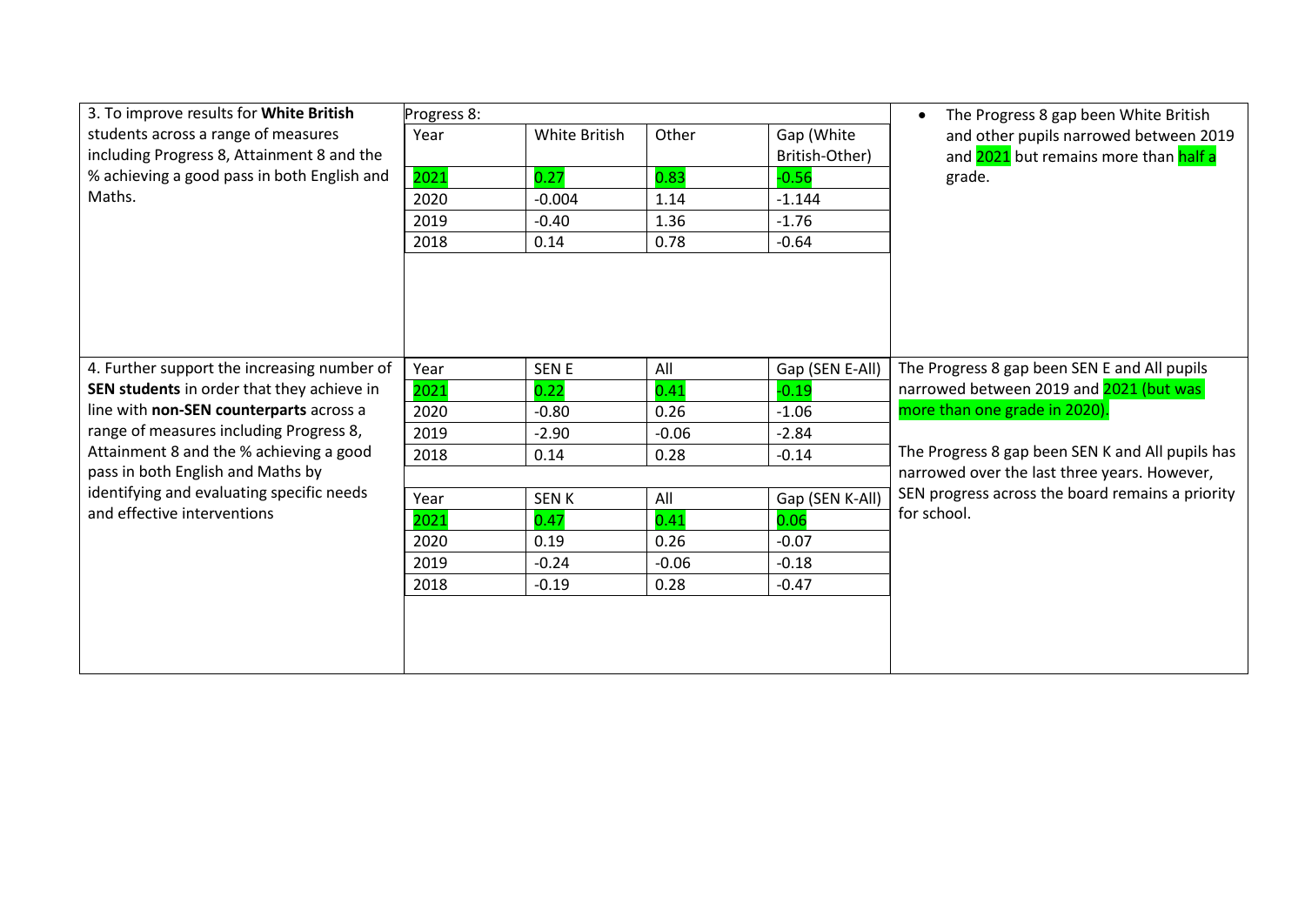### **Stage 1: Understanding Our School Community – Students**

Students on role as at **18<sup>1h</sup> October 2021** 

| Gender |         |
|--------|---------|
| Girls  | 533     |
|        | (52.7%) |
| Boys   | 478     |
|        | (47.3%) |

# **Using SIMS data the following information was available:**

| <b>18</b><br>(1.8%) |
|---------------------|
|                     |
|                     |
|                     |
|                     |
|                     |
|                     |
| 26                  |
| (2.6%)              |
|                     |
| (0.1%)              |
|                     |
| (0.2%)              |
|                     |
|                     |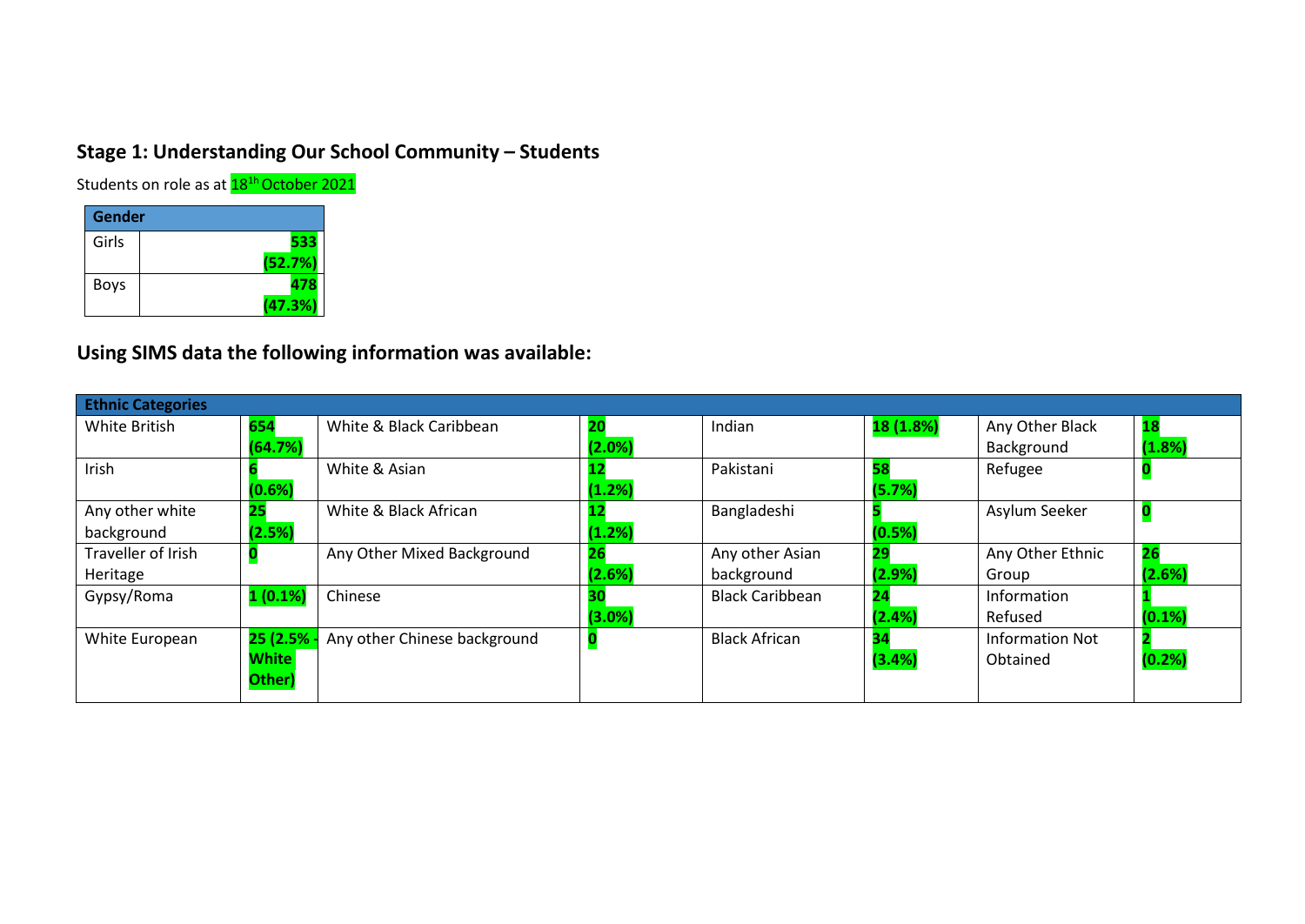# **Comparison with LA demographics (%)**

| <b>Ethnic Code</b> | <b>Ethnic group</b>                 | <b>No of Pupils</b> | <b>Trafford</b> | <b>Manchester</b> | <b>School</b> |
|--------------------|-------------------------------------|---------------------|-----------------|-------------------|---------------|
| <b>ABAN</b>        | Bangladeshi                         |                     |                 |                   | 0.5           |
| <b>AIND</b>        | Indian                              | 18                  |                 |                   |               |
| <b>AOTH</b>        | Any Other Asian Background          | 29                  |                 |                   | <u>2.9</u>    |
| <b>APKN</b>        | Pakistani                           | 58                  |                 |                   | 5.7           |
| <b>BAFR</b>        | <b>Black-African</b>                | 34                  |                 |                   | 3.4           |
| <b>BCRB</b>        | <b>Black Caribbean</b>              | 24                  |                 |                   | 2.4           |
| <b>BOTH</b>        | Any Other Black Background          | <b>18</b>           |                 |                   |               |
| <b>CHNE</b>        | Chinese                             | 30                  |                 |                   | 3.0           |
| <b>MOTH</b>        | Any Other Mixed Background          | 26                  |                 |                   |               |
| <b>MWAS</b>        | White & Asian                       |                     |                 |                   |               |
| <b>MWBA</b>        | White & Black African               | 12                  |                 |                   |               |
| <b>MWBC</b>        | White & Black Caribbean             | 20                  |                 |                   |               |
| <b>NOBT</b>        | <b>Information Not Yet Obtained</b> |                     |                 |                   | 0.2           |
| <b>OOTH</b>        | Any Other Ethnic Group              | 26                  |                 |                   | 2.6           |
| <b>REFU</b>        | Refused                             |                     |                 |                   | 0.1           |
| <b>WBRI</b>        | White British                       | 654                 |                 |                   | 64.7          |
| <b>WIRI</b>        | White Irish                         |                     |                 |                   |               |
| <b>WOTH</b>        | Any Other White Background          | 25                  |                 |                   | 2.5           |

Figures show that Sale High School has a wider ethnic diversity than Trafford itself. This is particularly true of the immediate local community.

| <b>Disability Categories</b>      |                                             |                                    |  |  |  |  |
|-----------------------------------|---------------------------------------------|------------------------------------|--|--|--|--|
| % identified (23%)                |                                             | Speech, Language and Communication |  |  |  |  |
|                                   |                                             | Needs ( <mark>45</mark> )          |  |  |  |  |
| Autistic Spectrum Disorder (14)   | Other Difficulty/Disability (11)            | Specific Learning Difficulty (40)  |  |  |  |  |
| Hearing Impairment (5)            | Physical Disability (8)                     | Visual Impairment (1)              |  |  |  |  |
| Moderate Learning Difficulty (72) | Profound & Multiple Learning Difficulty (0) | Severe Learning Difficulty (1)     |  |  |  |  |
| SEN support but no specialist     | Social, Emotional and Mental Health (82)    | Behaviour, Emotional and Social    |  |  |  |  |
| assessment of need type $(3)$     |                                             | Difficultv(2)                      |  |  |  |  |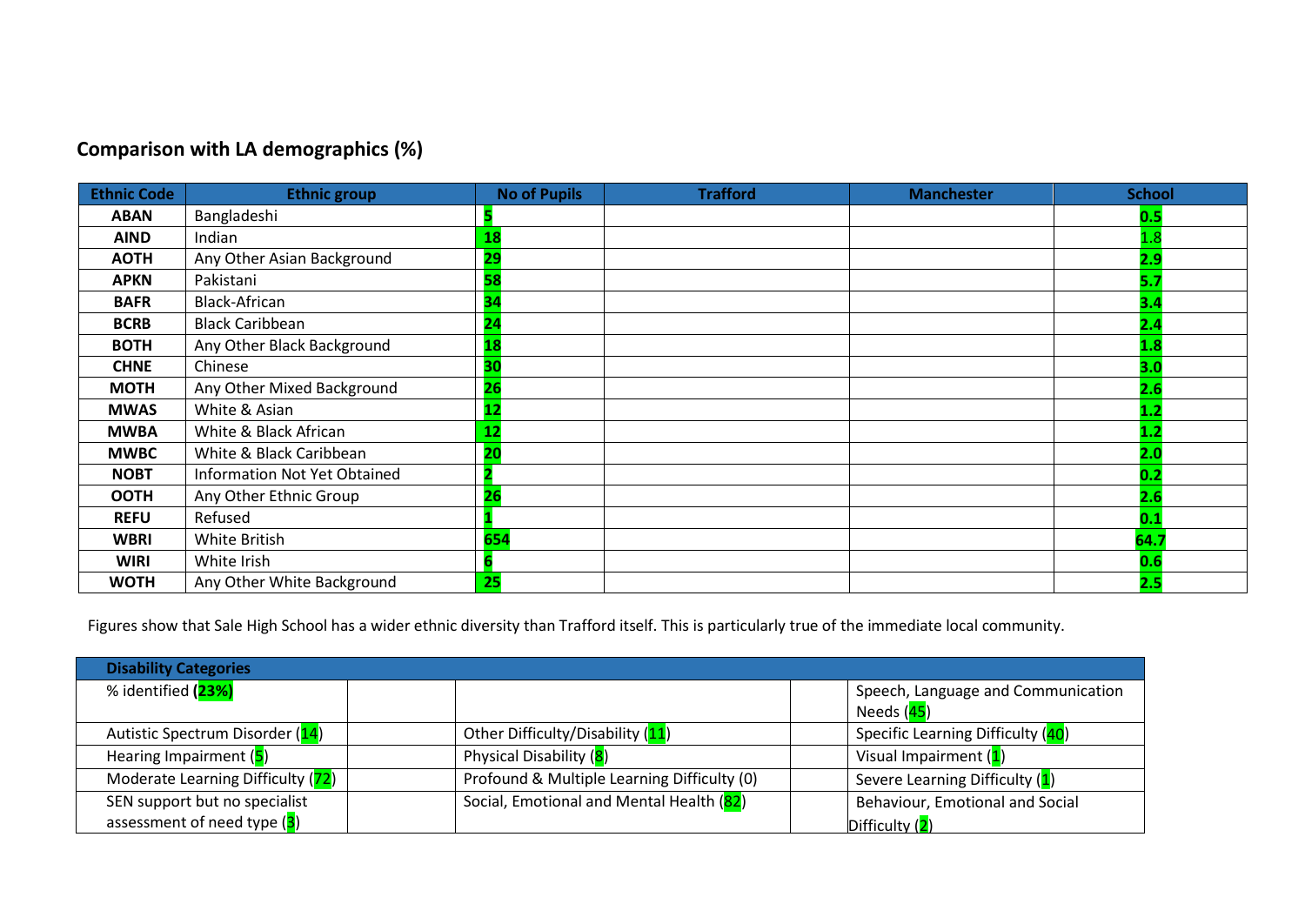| <b>SEN</b>       | Percentage (%) | <b>Actual No.</b> |
|------------------|----------------|-------------------|
| No Specified SEN |                |                   |
| <b>EHCP</b>      | 3.4%           | 54                |
| SEN support      | 7%             |                   |

| <b>First Language*</b>         |    |                    |            |          |    |
|--------------------------------|----|--------------------|------------|----------|----|
| Arabic                         | 30 | English            | 819        | Romanian |    |
| Believed Other than<br>English |    | Other than English | <u> 19</u> | Urdu     | 28 |
| Believed to be English         |    | Persian/Farsi      |            | Kurdish  |    |
| Chinese                        | 29 | Polish             |            | Panjabi  |    |
| Russian                        |    |                    |            |          |    |

\*Largest groups shown

#### **Stage 2: Understanding the Information Gathered**

The school uses the information and data we have to identify whether there were any obvious gaps or potential issues for pupils in relation to the protected characteristics. The following represent the areas that we regularly monitor in terms of the protected characteristics:

- Attainment
- Attendance
- $\cdot$  Exclusions (both internal and fixed term)
- Racist related incidents
- Sexual/gender related incidents

Other areas that have been identified include:

- Participation in school activities
- Representation on school bodies e.g. school council, student leaders
- Rewards and sanctions

Admissions We collect diversity data during the admission process which relates to some of the protected characteristics. These are gender, SEN, ethnicity and religion. Information on disability is processed as part of transition from Year 6 to Year 7.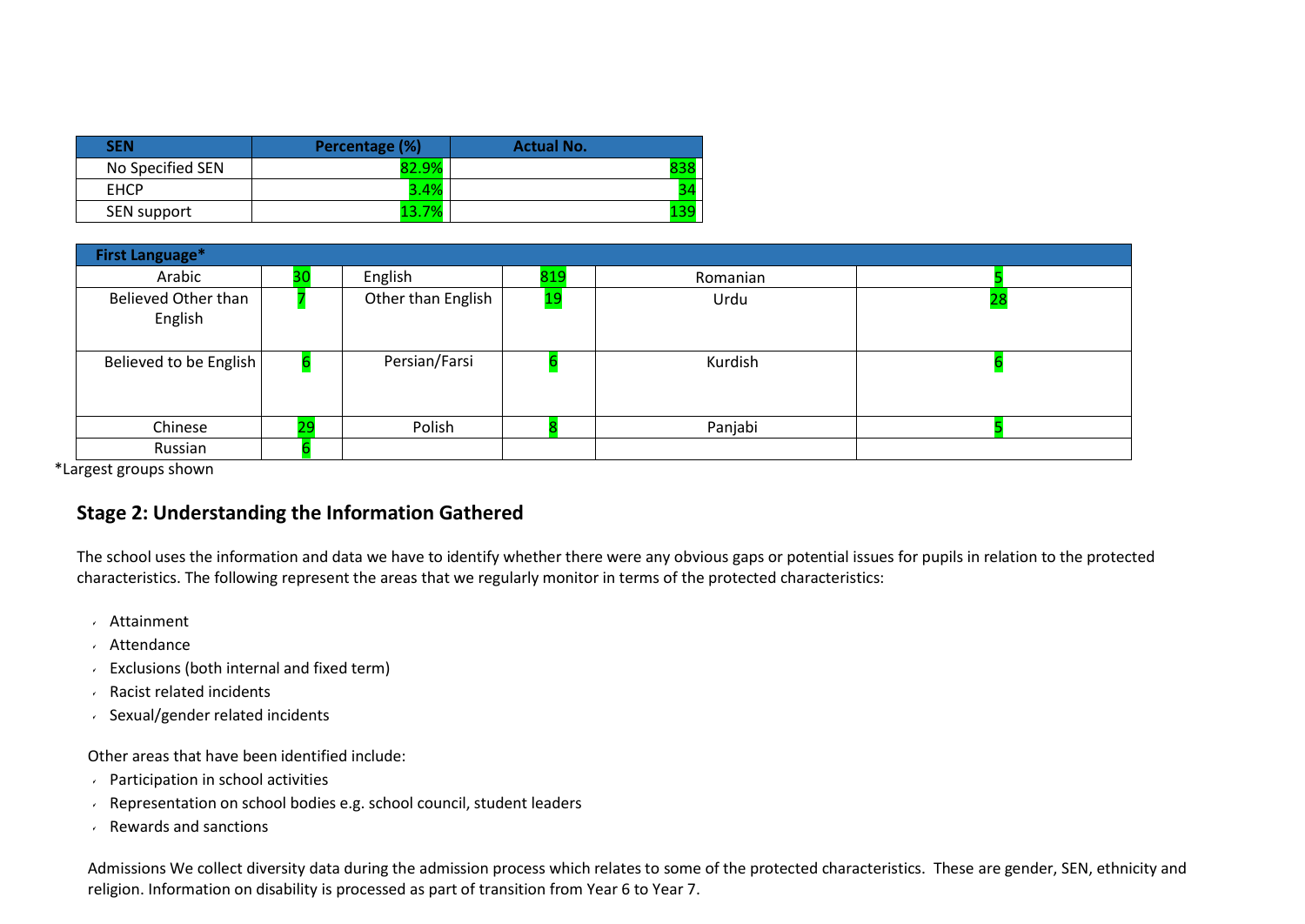#### **Equality Objective: 1**

**To address the annual fluctuations in the attainment and achievement of boys and girls, particularly girls in maths, and so ensure greater consistency across a range of measures including Progress 8, Attainment 8 and the Ebacc measure and the percentage achieving a good pass in both English and Maths** 

#### **Why:**

The overall gap for P8 between boys and girls continues to fluctuate. In 2020-21 we saw girls' performance outstripping boys': so girls P8 was 0.72 and boys' P8 0.09. However, P8 national average for boys is -0.25 and girls 0.22. We are therefore, above national average for both boys' and girls' P8, However, last year we had a larger gap than national. The reason, it could be suggested, lies with the teacher assessed grade system which had a more modular approach which we know girls achieve better on than boys.

For maths, the P8 gap between boys and girls continues to fluctuate. Whilst boys have always been above the national average for P8, girls on a three trend 2018-2020, have been below. In 2021, the national average for boys P8 in maths was 0.00, for girls -0.05. At SHS in 2021, P8 for boys in maths was 0.18 and girls 0.15. Our results in 2021 ran counter to our normal trend with girls above national average. However, given the extraordinary circumstances surrounding assessment in 2021, girls' progress in maths against boys will continue to be an equality objective.

**How:** the maths department will continue to work on assessment so it is more 'girl friendly' and supportive whilst remaining robust. They will track the performance of gender groups (4 data entry points, tracking meetings, MLL DSEFs, QA Programme) and identify appropriate interventions. Maths staff are asked to ensure they target gender through their Venn diagrams. Staff are held to account for performance of girls at data meetings for maths. Intervention to target girls' achievement in maths is run. To target STEM opportunities across school. The maths department are also launching a gender equality club

**Outcomes:** As measured on IDSR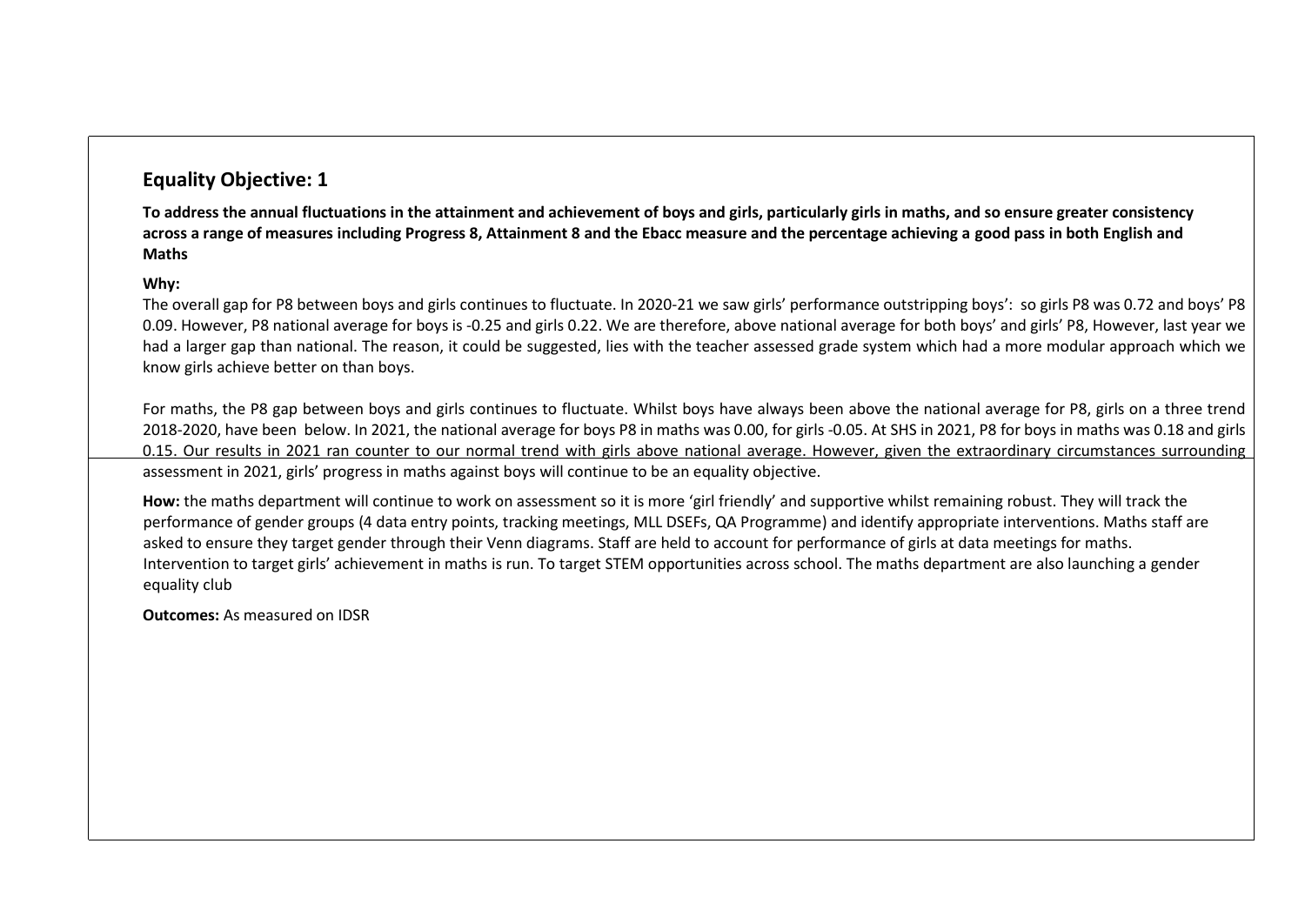#### **Equality Objective: 2**

**To close the disadvantaged gap across a range of measures, especially for High Level Learners, including Progress 8, Attainment 8 and the Ebacc measure and the percentage of those achieving a good pass in both English and Maths.**

**Why:** There is further work needed to close the disadvantaged gap. The gap nationally is 0.57. At SHS our gap has been larger than this. This is due to the fact that although progress for pupil premium at Sale High School has always been above national average we continue to be well above national average for 'other'. Therefore, our gap between disadvantaged and other is larger.

The combination of disadvantage with another need adds to the complex needs of the cohort. Attendance can be a contributory factor.

**How:** Track the performance of disadvantaged students who are HLL (4 data entry points, tracking meetings, MLL DSEFs, QA programme) and identify appropriate interventions. We will target and 'over represent' disadvantaged students and those from key groups for any additional enrichment, such as Sale Scholars, careers opportunities, aspiration raising, extracurricular clubs and rewards. These students will also to be tracked for attendance.

All teaching staff will be asked to identify key students that are 'doubly disadvantaged' to include PP status and HLL on their Venn diagrams. Staff will present their strategies and the impact of interventions at data meetings. Interventions will be quality assured through learning walks. Staff training will focus on working with disadvantage students and the range of effective strategies to use. We will consciously work to 'over represent' disadvantaged students to support their progress.

**Outcomes:** IDSR